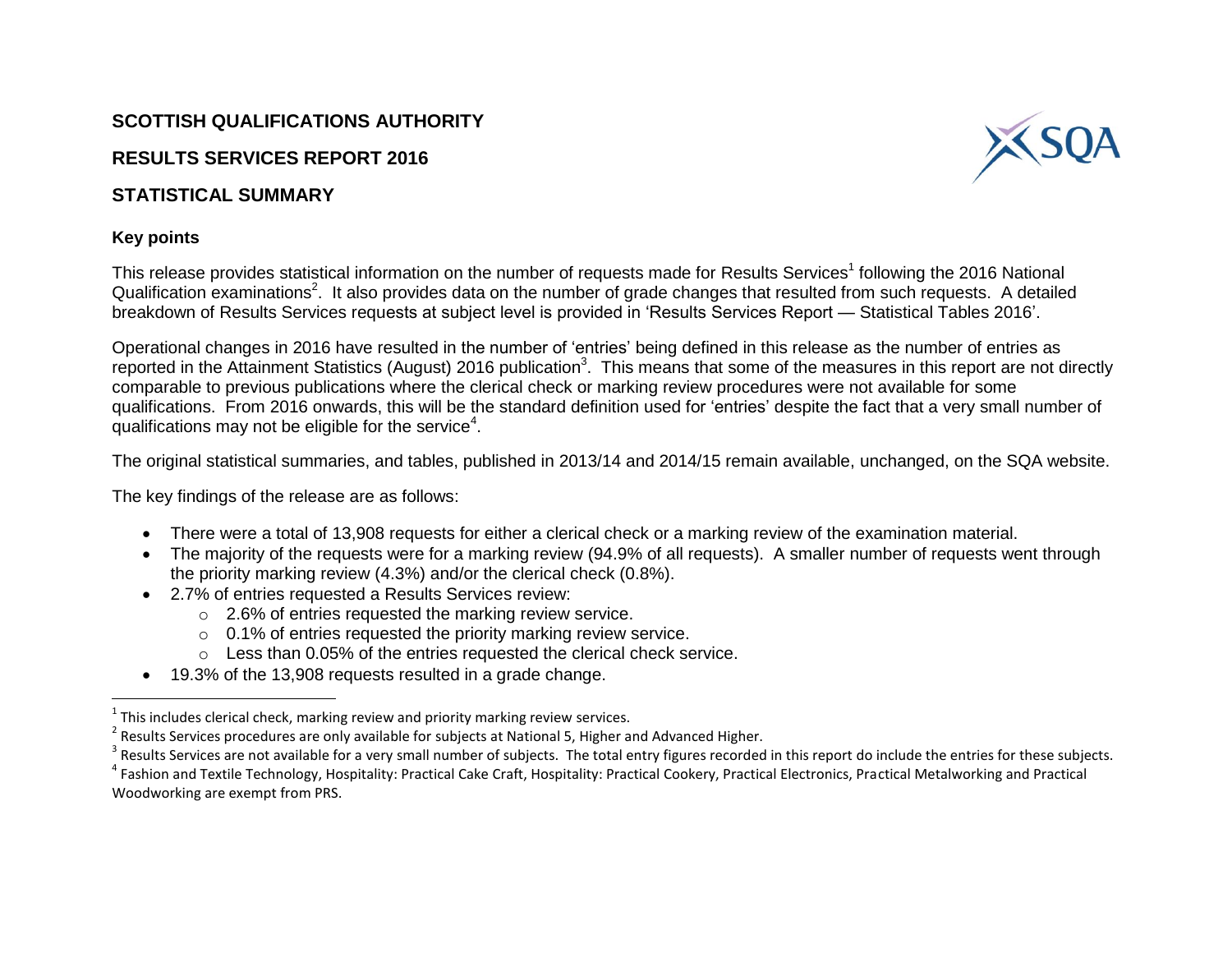# **Clerical checks**

The clerical check service involves SQA checking the externally assessed materials to make sure every question has been marked and the total number of marks awarded for each paper is correctly added up and recorded.

|                        |                |                 | Requests as a |                 |            |        | Changes as   | Changes as   |
|------------------------|----------------|-----------------|---------------|-----------------|------------|--------|--------------|--------------|
|                        | Total          |                 | percentage of |                 |            | No     | a percentage | a percentage |
| <b>Clerical Checks</b> | <b>Entries</b> | <b>Requests</b> | entries       | <b>Upgrades</b> | Downgrades | Change | of entries   | of requests  |
| National 5             | 295,083        | 54              | $< 0.05\%$    |                 |            | 53     | $< 0.05\%$   | 1.9%         |
| Higher                 | 197,774        | 57              | $< 0.05\%$    |                 |            | 55     | $< 0.05\%$   | 3.5%         |
| Advanced Higher        | 23,795         |                 | $< 0.05\%$    |                 |            |        | $0.0\%$      | 0.0%         |
| Overall                | 516,652        | 112             | $< 0.05\%$    | ບ               | 0          | 109    | $< 0.05\%$   | 2.7%         |

*Figure 1: Clerical check summary statistics*

- The total number of requests for clerical checks was 112, representing less than 0.05% of the total entries.
- The majority of requests for clerical checks were at SCQF levels 5 and 6 (National 5 and Higher level), accounting for 99.1% of all clerical check requests.
- Three changes to grade resulted from clerical checks (2.7% of requests resulted in a grade change).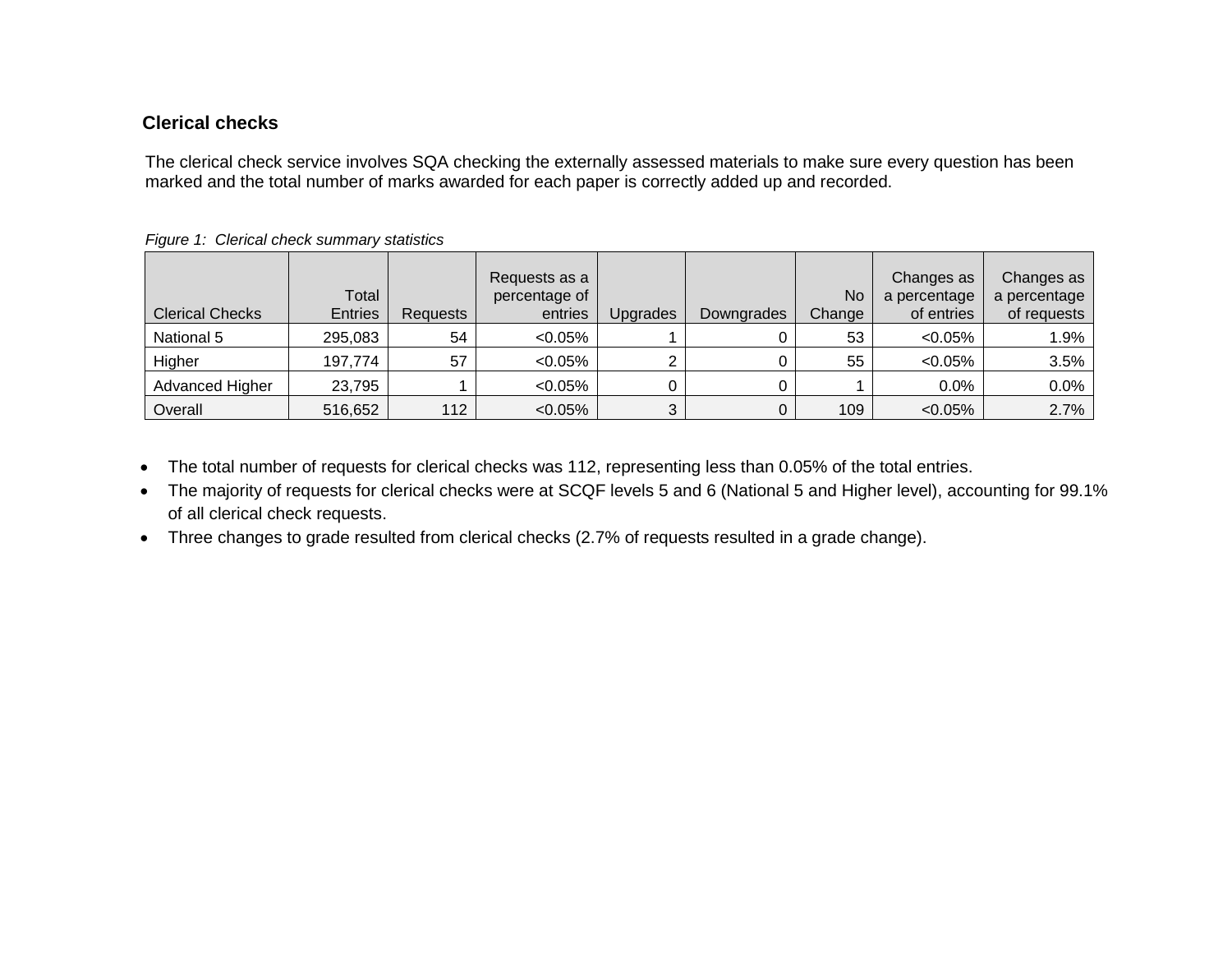## **Priority marking review**

The priority marking review service involves a review by the principal assessor or senior examiners (not the original marker) to make sure the authorised mark scheme has been applied appropriately to the agreed national standard. A full clerical check is also applied. Centres can request this priority service if the candidate's place in further or higher education depends upon the outcome of the review about results.

| Priority marking | Total   |                 | Requests as a<br>percentage of |          |            | No     | Changes as<br>a percentage | Changes as<br>a percentage |
|------------------|---------|-----------------|--------------------------------|----------|------------|--------|----------------------------|----------------------------|
| review           | entries | <b>Requests</b> | entries                        | Upgrades | Downgrades | change | of entries                 | of requests                |
| National 5       | 295,083 | 30              | $< 0.05\%$                     | 10       | 0          | 20     | $< 0.05\%$                 | 33.3%                      |
| Higher           | 197,774 | 425             | 0.2%                           | 93       | 0          | 332    | $< 0.05\%$                 | 21.9%                      |
| Advanced Higher  | 23,795  | 140             | $0.6\%$                        | 35       |            | 105    | 0.1%                       | 25.0%                      |
| Overall          | 516,652 | 595             | 0.1%                           | 138      | 0          | 457    | $< 0.05\%$                 | 23.2%                      |

### *Figure 2: Priority marking review summary statistics*

The total number of requests for a priority marking review was 595, representing 0.1% of the total entries.

 The majority of requests for a priority marking review were at SCQF level 6 (Higher level), accounting for 71.4% of all priority marking review requests.

138 changes to grade resulted from priority marking reviews (23.2% of requests resulted in a grade change).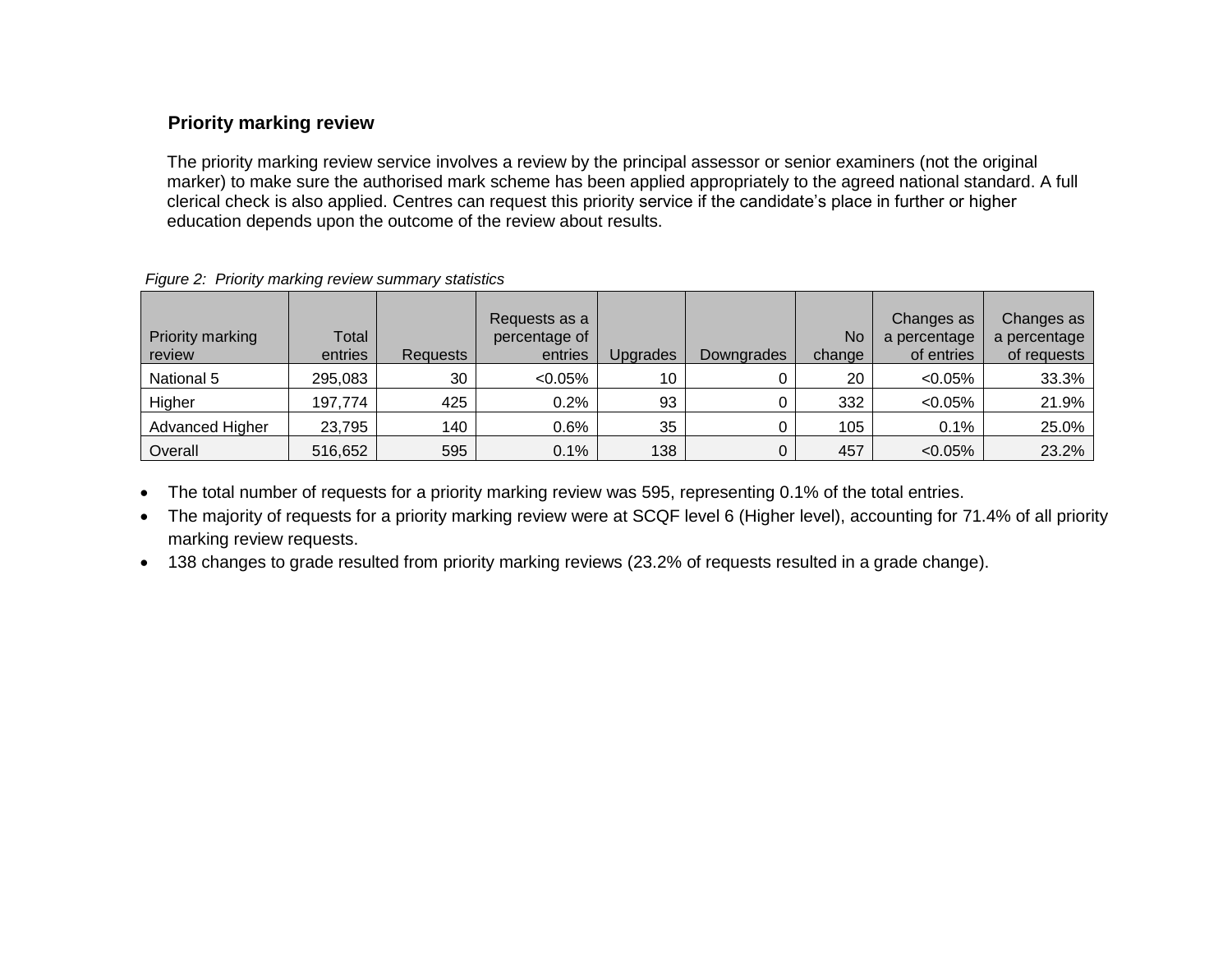## **Marking review**

The marking review service involves a review by the principal assessor or senior examiners (not the original marker) to make sure the authorised mark scheme has been applied appropriately to the agreed national standard. A full clerical check is also applied.

| <b>Marking review</b> | Total<br>entries | Requests | Requests as a<br>percentage of<br>entries | Upgrades | Downgrades | No.<br>change | Changes as<br>a percentage<br>of entries | Changes as<br>a percentage<br>of requests |
|-----------------------|------------------|----------|-------------------------------------------|----------|------------|---------------|------------------------------------------|-------------------------------------------|
| National 5            | 295,083          | 4,239    | l.4%                                      | 748      | ົ          | 3,489         | 0.3%                                     | 17.7%                                     |
| Higher                | 197,774          | 8,202    | 4.1%                                      | 636, ا   | 3          | 6,563         | 0.8%                                     | 20.0%                                     |
| Advanced Higher       | 23,795           | 760      | 3.2%                                      | 158      |            | 602           | 0.7%                                     | 20.8%                                     |
| Overall               | 516,652          | 13,201   | 2.6%                                      | 2,542    | 5          | 10,654        | 0.5%                                     | 19.3%                                     |

### *Figure 3: Marking review summary statistics*

- The total number of requests for a marking review was 13,201, representing 2.6% of the total entries.
- The majority of requests for a marking review were at SCQF level 6 (Higher level), accounting for 62.1% of all marking review requests.
- 2,547 changes to grade resulted from the marking reviews, (19.3% of requests resulted in a grade change).